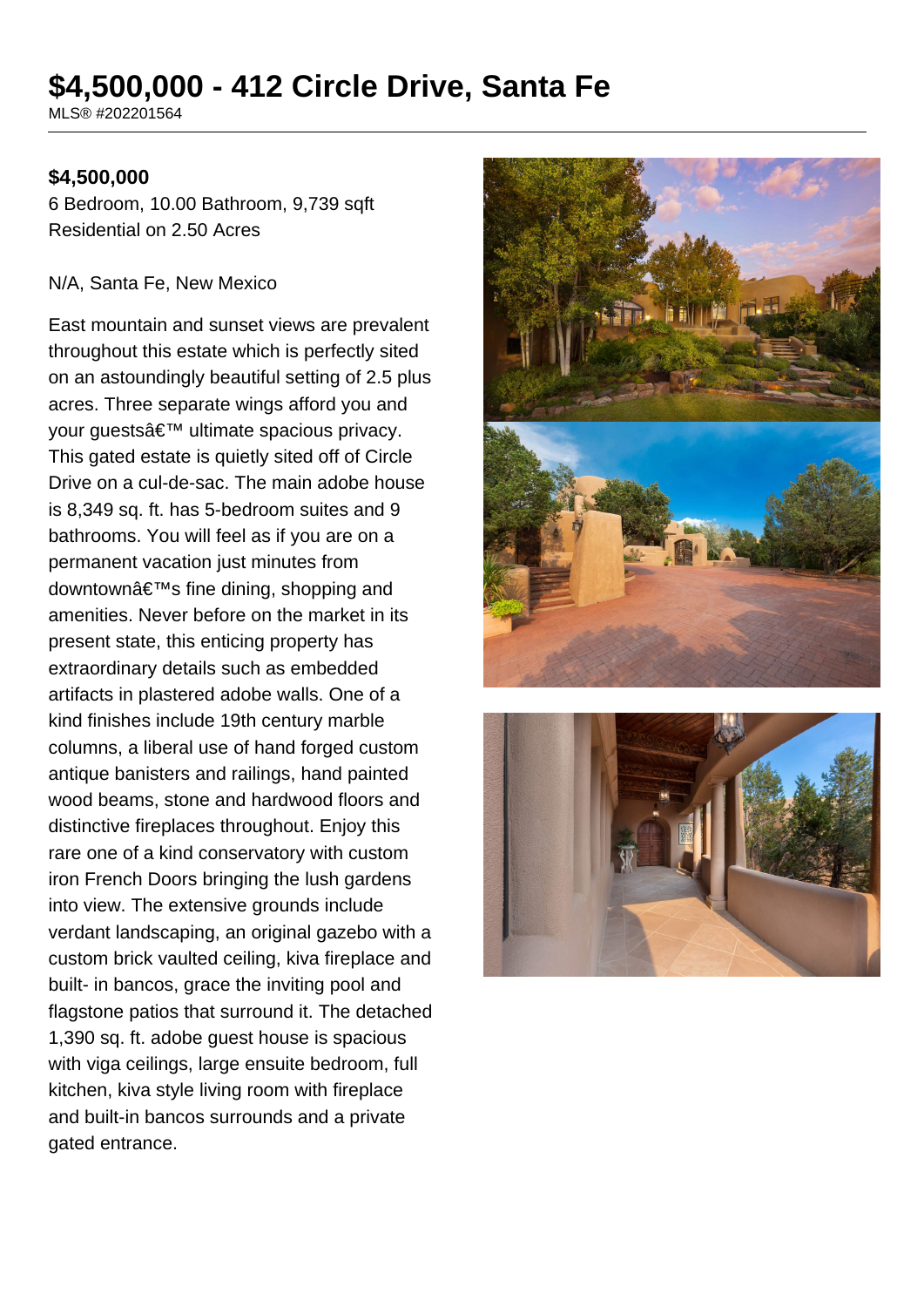# **Listing Details**

|                       | Associate Broker Team Bodelson And Spier |
|-----------------------|------------------------------------------|
| <b>Listing Office</b> | Santa Fe Properties                      |

### **Essential Information**

| MLS@#                 | 202201564            |
|-----------------------|----------------------|
| Price                 | \$4,500,000          |
| Bedrooms              | 6                    |
| <b>Bathrooms</b>      | 10.00                |
| <b>Full Baths</b>     | 1                    |
| <b>Half Baths</b>     | 2                    |
| <b>Square Footage</b> | 9,739                |
| <b>Square Footage</b> | K 5,000 Plus         |
| Acres                 | 2.50                 |
| <b>Type</b>           | Residential          |
| Sub-Type              | <b>Single Family</b> |
| <b>Style</b>          | Pueblo               |
| Status                | Active               |

# **Community Information**

| Address      | 412 Circle Drive    |
|--------------|---------------------|
| Area         | 1-SF City Limits NE |
| Subdivision  | N/A                 |
| City         | Santa Fe            |
| County       | Santa Fe            |
| <b>State</b> | <b>New Mexico</b>   |
| Zip Code     | 87501               |
|              |                     |

### **Amenities**

| <b>Features</b> | Cable TV, Cooking - Electric, Cooking - Gas, Garage Door Opener,<br>Greenhouse, Insulated Windows, Landscaped, Out Buildings, Pool, RV<br>Parking Available, Security System, Sprinkler/Drip Sys., Vigas & Beams,<br>Water Purification, Wetbar, Wine Cellar |
|-----------------|--------------------------------------------------------------------------------------------------------------------------------------------------------------------------------------------------------------------------------------------------------------|
| # of Garages    | 4                                                                                                                                                                                                                                                            |
| Garages         | Attached, Carport                                                                                                                                                                                                                                            |
| Has Pool        | Yes                                                                                                                                                                                                                                                          |
| <b>Interior</b> |                                                                                                                                                                                                                                                              |
| Interior        | Brick, Carpet, Stone, Tile, Wood                                                                                                                                                                                                                             |